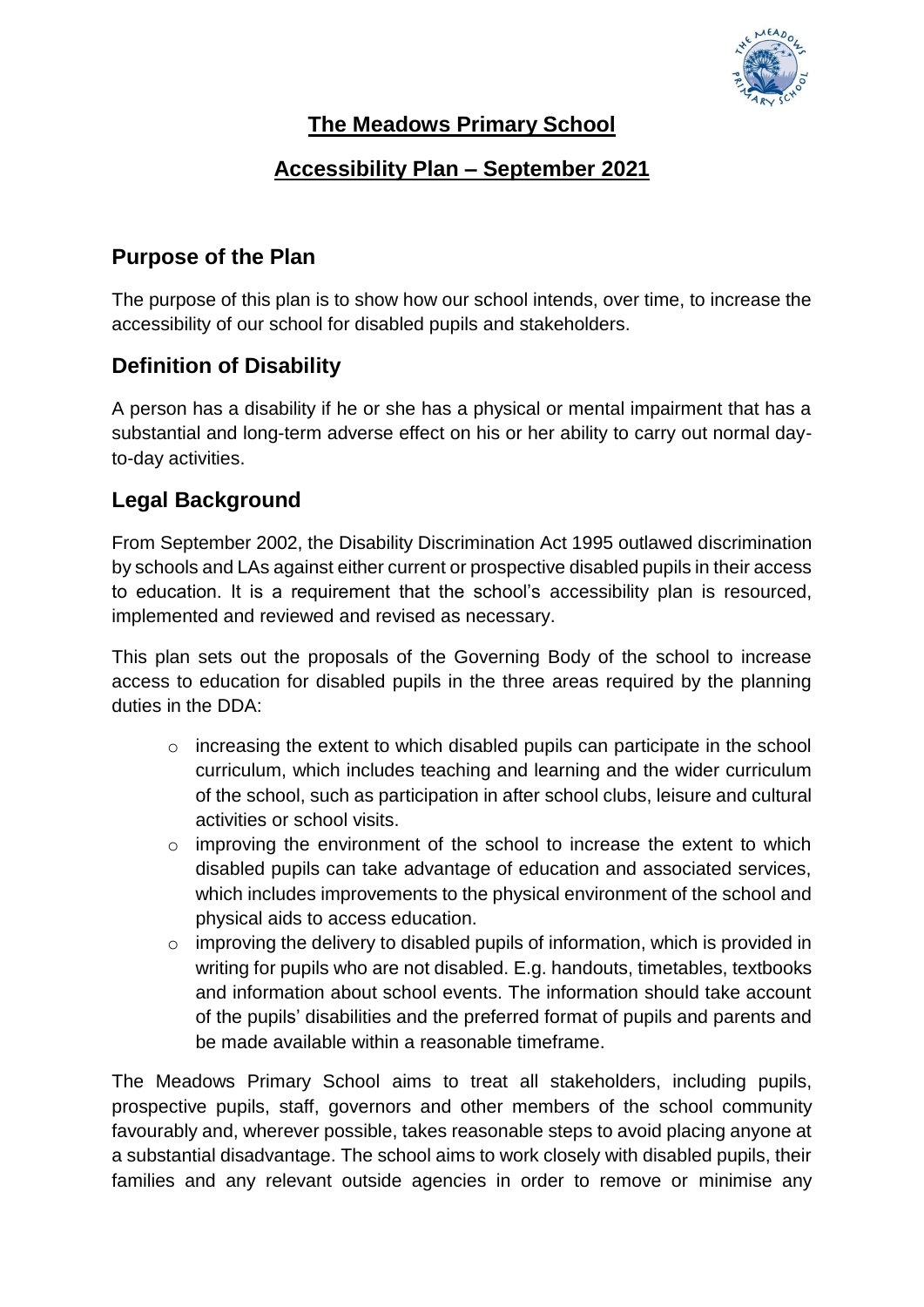

potential barriers to learning, which puts them at a disadvantage, but allows them to learn, achieve and participate fully in school life. The school is active in promoting positive attitudes to disabled people in the school and in planning to increase access to education for all disabled pupils.

As part of the school's continued communication with pupils, parents, carers and other stakeholders we continually look at ways to improve accessibility through data collection, questionnaires and parental discussions.

# **Contextual Information**

The majority of our school site and building is accessible for anyone who has a disability, since it is a single storey building. All doorways are wide enough for wheelchair access. We have two disabled parking spaces in our car park by the main school entrance for any of our stakeholders who may have walking difficulties. We also have two disabled toilets within the school building. We are an actively inclusive school and will always make reasonable adjustments for any visitors who may have a disability for which we were unaware.

# **The current range of disabilities within our school**

Our school has a population of pupils with a range of Special Educational Needs. It is not unusual for The Meadows Primary School to be meeting the following needs:

- Autism
- $\bullet$  ADHD
- Attachment Disorder
- Dyslexia
- Hearing impairments
- Visual impairments
- Global Developmental Delay
- Various medical conditions including Diabetes, Epilepsy, Asthma
- A range of learning difficulties

# **Increasing access for disabled pupils**

Through self-review and continuous professional development (CPD), we aim to enhance staff knowledge, skills and understanding to promote excellent teaching and learning for all children. As such we have a regular cycle of training provided by professionals from outside agencies to ensure that our ability to meet the needs of our diverse community is kept up to date. We have very close relationships with outside agencies and will actively seek advice from them to ensure that we can meet every pupil's needs through reasonable adjustments and specialised resources. We aim to meet every child's needs within mixed ability, inclusive classes.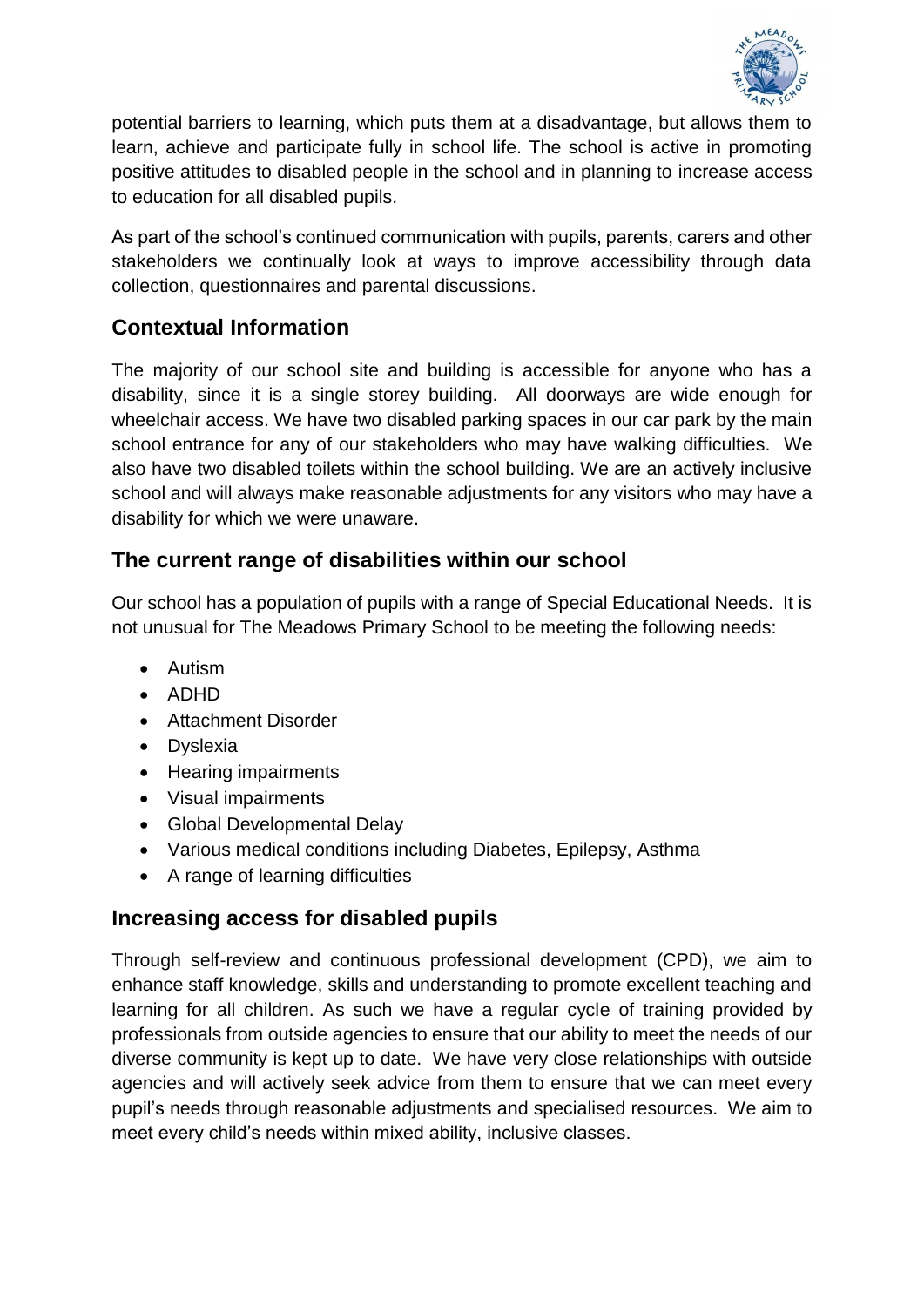

It is a core value of the school that all children are enabled to participate fully in the broader life of the school. Consequently, all children attend age relevant after school clubs, leisure and cultural activities and educational visits.

# **Accessibility Plan**

| <b>Target</b>                                                  | <b>Strategy</b>    | <b>Outcome</b>                                          | <b>Timeframe</b> | <b>Responsibility</b> | <b>Achieved</b> |  |  |  |
|----------------------------------------------------------------|--------------------|---------------------------------------------------------|------------------|-----------------------|-----------------|--|--|--|
| Increasing access for disabled pupils to the school curriculum |                    |                                                         |                  |                       |                 |  |  |  |
| To continue to                                                 | Review the         | Staff are able                                          | Ongoing          | <b>SENDCo</b>         |                 |  |  |  |
| train staff to                                                 | needs of           | to enable all                                           |                  |                       |                 |  |  |  |
| enable them to                                                 | children and       | children to                                             |                  |                       |                 |  |  |  |
| meet the                                                       | provide            | access the                                              |                  |                       |                 |  |  |  |
| needs of                                                       | training for       | curriculum.                                             |                  |                       |                 |  |  |  |
| children with a                                                | staff as           |                                                         |                  |                       |                 |  |  |  |
| range of SEN.                                                  | needed.            |                                                         |                  |                       |                 |  |  |  |
| Use ICT and                                                    | Professionals      | Pupils can                                              | Ongoing          | <b>SENDCo</b>         |                 |  |  |  |
| other                                                          | to provide         | access the                                              |                  |                       |                 |  |  |  |
| equipment, as                                                  | advice about a     | curriculum and                                          |                  |                       |                 |  |  |  |
| appropriate, to                                                | range of ICT       | meet their                                              |                  |                       |                 |  |  |  |
| support                                                        | and equipment      | potential. All                                          |                  |                       |                 |  |  |  |
| learning.                                                      | which could        | reasonable                                              |                  |                       |                 |  |  |  |
|                                                                | improve            | adjustments                                             |                  |                       |                 |  |  |  |
|                                                                | access to the      | identified on                                           |                  |                       |                 |  |  |  |
|                                                                | curriculum.        | Individual                                              |                  |                       |                 |  |  |  |
|                                                                |                    | <b>Support Plans</b>                                    |                  |                       |                 |  |  |  |
|                                                                |                    | and/or Health                                           |                  |                       |                 |  |  |  |
|                                                                |                    | Care Plans.                                             |                  |                       |                 |  |  |  |
|                                                                |                    | Improving access to the physical environment of schools |                  |                       |                 |  |  |  |
| To ensure that                                                 | <b>Ensure that</b> | Appropriate                                             | Ongoing          | SENDCo and            |                 |  |  |  |
| all                                                            | appropriate        | rooms and                                               |                  | all necessary         |                 |  |  |  |
| stakeholders                                                   | rooms are          | furniture will be                                       |                  | staff                 |                 |  |  |  |
| can access the                                                 | equipped with      | provided.                                               |                  |                       |                 |  |  |  |
| school                                                         | appropriate        |                                                         |                  |                       |                 |  |  |  |
| environment                                                    | furniture.         |                                                         |                  |                       |                 |  |  |  |
| when                                                           |                    |                                                         |                  |                       |                 |  |  |  |
| attending                                                      |                    |                                                         |                  |                       |                 |  |  |  |
| meetings.                                                      |                    |                                                         |                  |                       |                 |  |  |  |
| To ensure that,                                                | Regularly audit    | Modifications                                           | Ongoing          | <b>SENDCo</b>         |                 |  |  |  |
| where                                                          | accessibility of   | will be made to                                         |                  |                       |                 |  |  |  |
| possible, the                                                  | school             | the school                                              |                  |                       |                 |  |  |  |
| school                                                         | buildings and      | building to                                             |                  |                       |                 |  |  |  |
| buildings and                                                  | grounds with       | improve                                                 |                  |                       |                 |  |  |  |
| grounds are                                                    | advice from        | access.                                                 |                  |                       |                 |  |  |  |
| accessible for                                                 | relevant           |                                                         |                  |                       |                 |  |  |  |
| all children and                                               | professionals.     |                                                         |                  |                       |                 |  |  |  |
| adults and                                                     | Suggest            |                                                         |                  |                       |                 |  |  |  |
| continue to                                                    | actions and        |                                                         |                  |                       |                 |  |  |  |
| improve                                                        | implement as       |                                                         |                  |                       |                 |  |  |  |
| access to the                                                  | budget allows.     |                                                         |                  |                       |                 |  |  |  |
| school's                                                       |                    |                                                         |                  |                       |                 |  |  |  |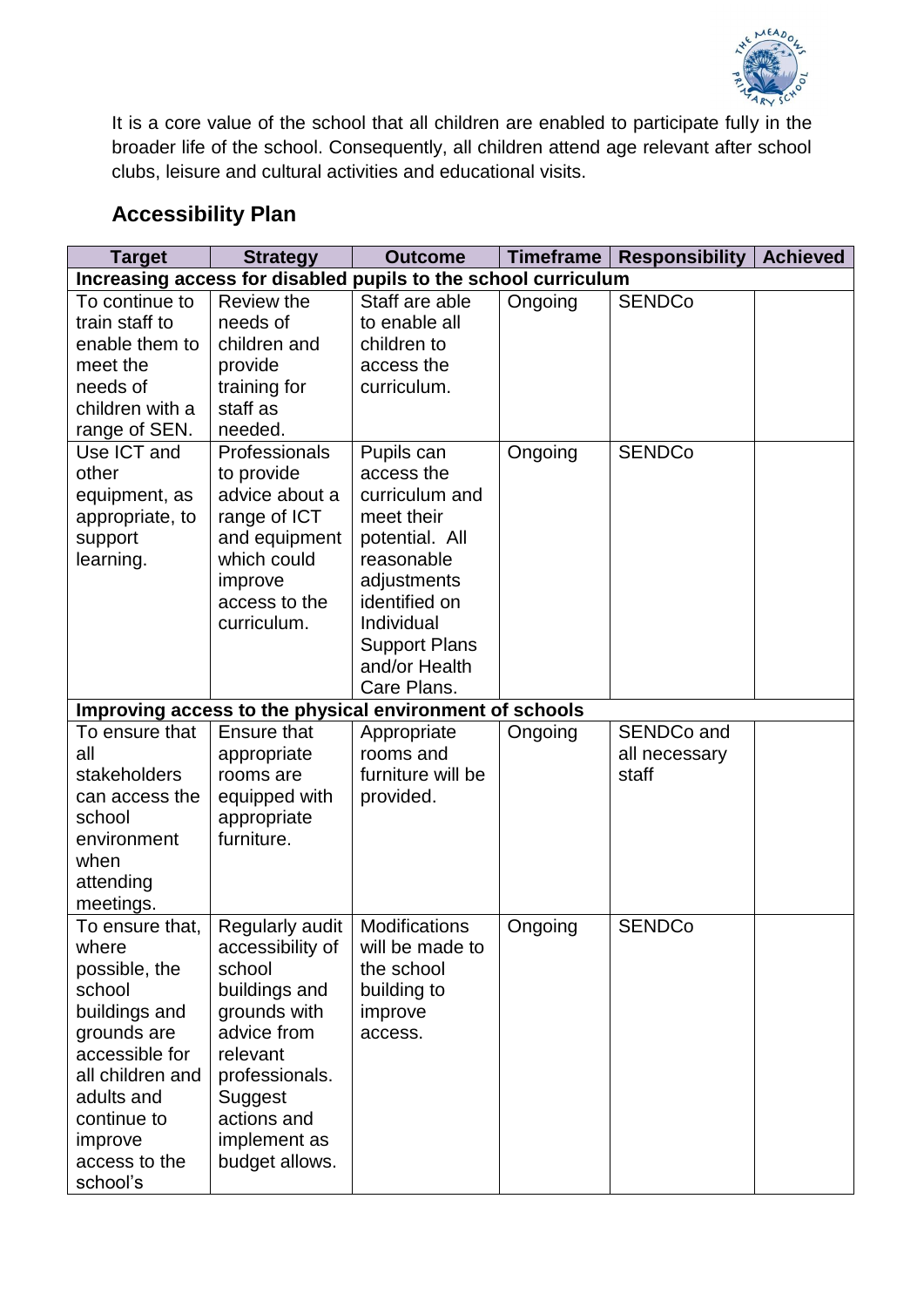

| physical                                                                                                                                          |                                                                                                                                                                                                 |                                                                                                                                                                                                                                                                                                    |         |                                                  |  |  |  |  |
|---------------------------------------------------------------------------------------------------------------------------------------------------|-------------------------------------------------------------------------------------------------------------------------------------------------------------------------------------------------|----------------------------------------------------------------------------------------------------------------------------------------------------------------------------------------------------------------------------------------------------------------------------------------------------|---------|--------------------------------------------------|--|--|--|--|
| environment<br>for all.                                                                                                                           |                                                                                                                                                                                                 |                                                                                                                                                                                                                                                                                                    |         |                                                  |  |  |  |  |
| Improving the delivery of written information to disabled pupils                                                                                  |                                                                                                                                                                                                 |                                                                                                                                                                                                                                                                                                    |         |                                                  |  |  |  |  |
| To ensure that<br>all written<br>information is<br>presented in a<br>way which<br>allows<br>disabled pupils<br>to access the<br>curriculum.       | Professionals<br>to provide<br>advice about<br>how written<br>work should be<br>presented,<br>which could<br>improve<br>access to the<br>curriculum.                                            | Pupils can<br>access the<br>curriculum and<br>meet their<br>potential. E.g.<br>Work copied<br>onto coloured<br>paper, coloured<br>overlays, clutter<br>free<br>whiteboards,<br>enlarged print,<br><b>Braille</b><br>All reasonable<br>adjustments<br>identified on<br>Individual<br>Support Plans. | Ongoing | <b>SENDCo</b>                                    |  |  |  |  |
| To ensure that<br>all written<br>information is<br>accessible to<br>pupils and<br>parents who<br>have English<br>as an<br>additional<br>language. | Access to a<br>range of tools<br>which can<br>support<br>translation,<br>e.g. EAL<br>translators, bi-<br>lingual<br>dictionaries,<br>Google<br>translate.                                       | Seek support in<br>providing<br>information that<br>is available on<br>the school<br>website in<br>another<br>language, as<br>requested.                                                                                                                                                           | Ongoing | <b>EAL Lead and</b><br>relevant<br>support staff |  |  |  |  |
| To ensure that<br>pupils with a<br>communication<br>and interaction<br>need can<br>access the<br>curriculum.                                      | Use a range of<br>strategies to<br>support<br>communication<br>and<br>understanding<br>as an<br>alternative to<br>or alongside<br>written text,<br>e.g. Braille,<br>Communicate<br>in Print and | Pupils can<br>access the<br>curriculum and<br>meet their<br>potential using<br>alternative<br>forms of<br>communication.                                                                                                                                                                           | Ongoing | <b>SENDCo</b>                                    |  |  |  |  |